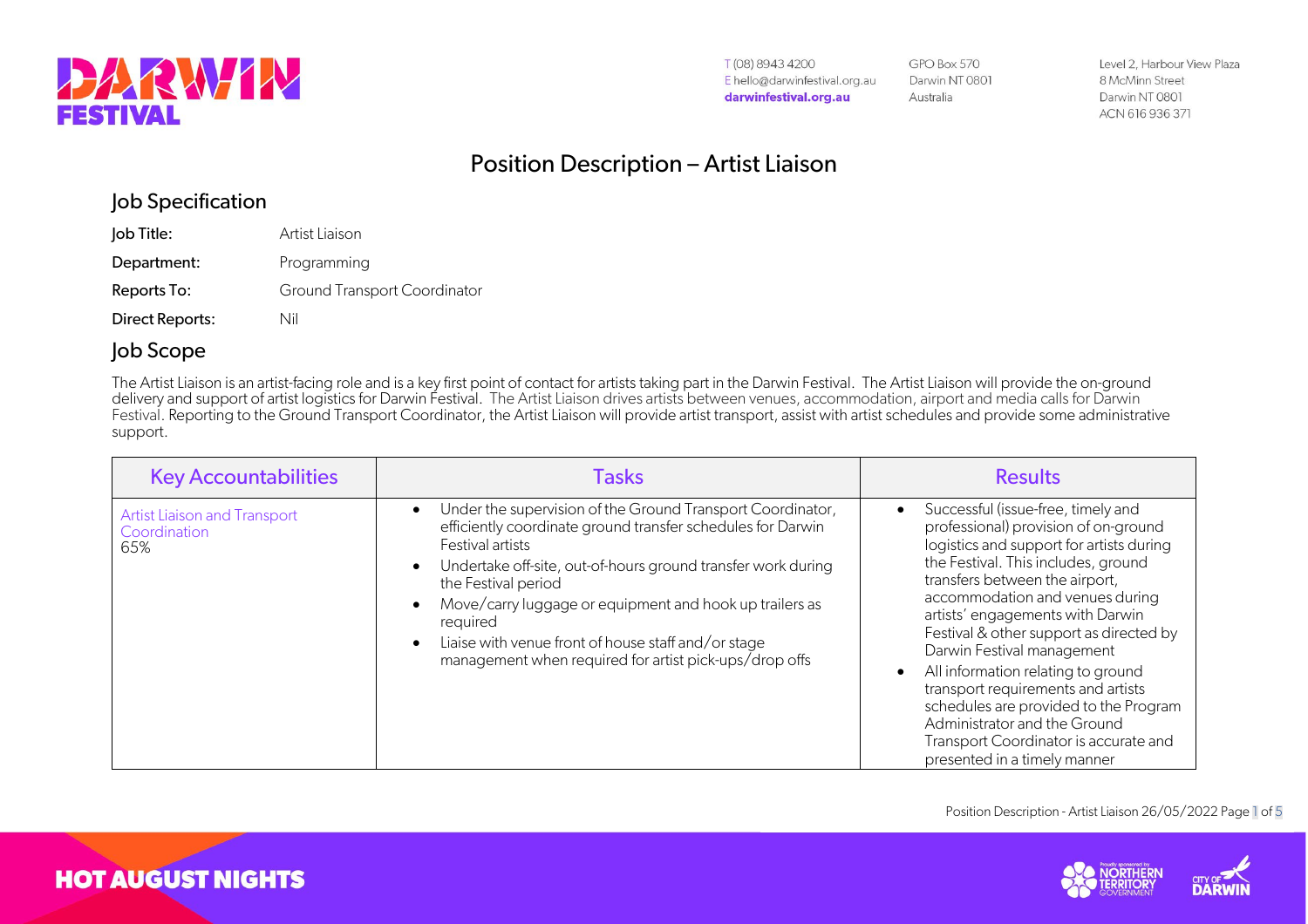# **DARWIN**

**HOT AUGUST NIGHTS** 

T(08) 8943 4200 E hello@darwinfestival.org.au darwinfestival.org.au

GPO Box 570 Darwin NT 0801 Australia

Level 2, Harbour View Plaza 8 McMinn Street Darwin NT 0801 ACN 616 936 371

| <b>Key Accountabilities</b>                       | <b>Tasks</b>                                                                                                                                                                                                                                                                                                                                                                                                                                                                                                                                                                                                                                                                 | <b>Results</b>                                                                                                                                                                                                                                                                                                                                                                                                                                                                                                                                                                                                                                                  |
|---------------------------------------------------|------------------------------------------------------------------------------------------------------------------------------------------------------------------------------------------------------------------------------------------------------------------------------------------------------------------------------------------------------------------------------------------------------------------------------------------------------------------------------------------------------------------------------------------------------------------------------------------------------------------------------------------------------------------------------|-----------------------------------------------------------------------------------------------------------------------------------------------------------------------------------------------------------------------------------------------------------------------------------------------------------------------------------------------------------------------------------------------------------------------------------------------------------------------------------------------------------------------------------------------------------------------------------------------------------------------------------------------------------------|
|                                                   |                                                                                                                                                                                                                                                                                                                                                                                                                                                                                                                                                                                                                                                                              | All associated administrative and/or<br>$\bullet$<br>reporting tasks are completed<br>accurately and in a timely manner                                                                                                                                                                                                                                                                                                                                                                                                                                                                                                                                         |
| Communication & Relationship<br>Management<br>15% | Compile and distribute artist resources (accreditation and artist<br>$\bullet$<br>bags)<br>Act as a first point of contact for visiting Festival artists upon<br>arrival in Darwin<br>Assist artists with information and answer day-to-day questions<br>$\bullet$<br>about the Festival and Darwin<br>Work collaboratively with all Festival team members to ensure<br>open and clear sharing of information across all channels<br>Participate in regular meetings with the Ground Transport<br>Coordinator and Program Administrator<br>Provide excellent customer service to Festival patrons and<br>assist members of the general public to engage with the<br>Festival | Positive feedback from Festival artists<br>$\bullet$<br>and related stakeholders<br>All artist schedules and itineraries are<br>$\bullet$<br>updated regularly, are accurate and<br>communicated to all team members in a<br>timely manner<br>Timely and recorded liaison with<br>$\bullet$<br>internal stakeholders relating to<br>rostering of artist pick-ups/drop offs<br>Any changes well communicated as<br>$\bullet$<br>soon as possible to related<br>stakeholders, with timely and effective<br>problem resolution as required<br>Demonstrated effective communication<br>and collaboration with all Festival team<br>members and related stakeholders |
| <b>General Duties</b><br>5%                       | Undertake general administrative duties as requested by the<br>$\bullet$<br>Ground Transport Coordinator or Program Administrator<br>Attend Festival functions, program briefings and team<br>meetings as required<br>Any other duties as reasonably requested by the Ground<br>Transport Coordinator, Program Administrator, Artistic<br>Director or CEO                                                                                                                                                                                                                                                                                                                    | Proactive and punctual attendance at all<br>$\bullet$<br>required meetings<br>All assigned duties carried out in a<br>$\bullet$<br>proactive, positive and professional<br>manner at all times                                                                                                                                                                                                                                                                                                                                                                                                                                                                  |
| Teamwork<br>5%                                    | Always maintain professionalism and follow standards as<br>$\bullet$<br>outlined in the Employee Handbook or relevant document                                                                                                                                                                                                                                                                                                                                                                                                                                                                                                                                               | Full compliance and advocacy for all<br>$\bullet$<br>points raised                                                                                                                                                                                                                                                                                                                                                                                                                                                                                                                                                                                              |

Position Description - Artist Liaison 26/05/2022 Page 2 of 5



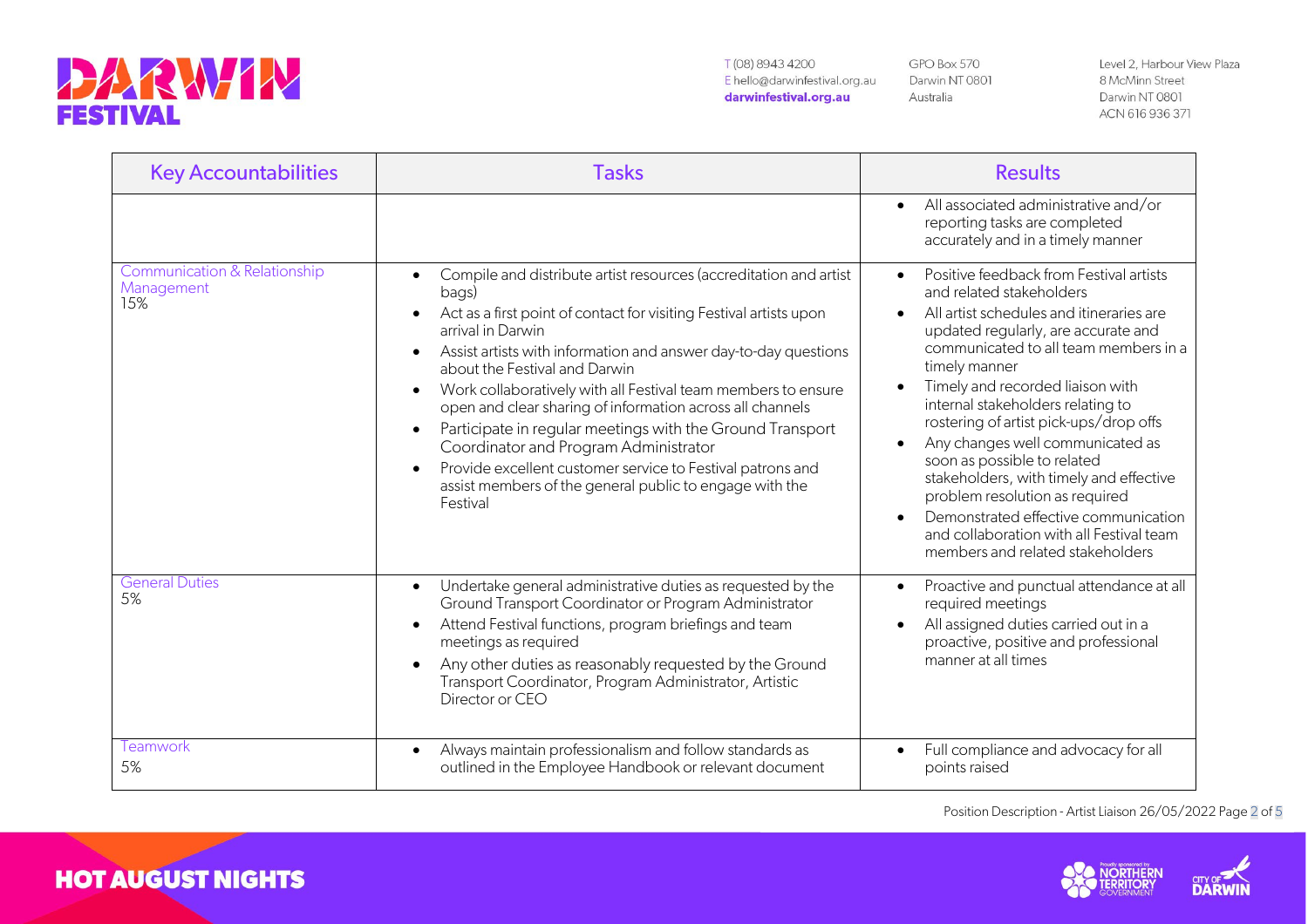

**HOT AUGUST NIGHTS** 

T(08) 8943 4200 E hello@darwinfestival.org.au darwinfestival.org.au

GPO Box 570 Darwin NT 0801 Australia

Level 2, Harbour View Plaza 8 McMinn Street Darwin NT 0801 ACN 616 936 371

| <b>Key Accountabilities</b> | <b>Tasks</b>                                                                                                                                                                                                                                                                                                                                                                                                                                                                                                                                                                                                                                                                                                                                                                                                                                                                                                                                                                                                                                                                                                                                                                                   | <b>Results</b>                                                                                                                                                                                                                                                                                        |
|-----------------------------|------------------------------------------------------------------------------------------------------------------------------------------------------------------------------------------------------------------------------------------------------------------------------------------------------------------------------------------------------------------------------------------------------------------------------------------------------------------------------------------------------------------------------------------------------------------------------------------------------------------------------------------------------------------------------------------------------------------------------------------------------------------------------------------------------------------------------------------------------------------------------------------------------------------------------------------------------------------------------------------------------------------------------------------------------------------------------------------------------------------------------------------------------------------------------------------------|-------------------------------------------------------------------------------------------------------------------------------------------------------------------------------------------------------------------------------------------------------------------------------------------------------|
| <b>WHS</b><br>5%            | Follow direction as given by senior team members<br>$\bullet$<br>Adhere to Darwin Festival Values and Code of Conduct as<br>outlined in the Employee Handbook<br>Respect for the work environment, each other and all<br>stakeholders<br>Foster a collaborative team environment where creativity,<br>suggestions and ideas are actively encouraged<br>Support other team members by being understanding,<br>$\bullet$<br>approachable and patient<br>Punctual to all work-related events including but not limited to<br>start time, meetings and onsite work<br>Take an active role in procedures and initiatives, including but<br>not limited to: WH&S, Project Management, HR Induction,<br>Onboarding etc.<br>Raise and report any or potential hazard or incident in the first<br>instance within enableHR and to your direct Manager<br>WH&S compliance - observe all work health and safety and<br>Darwin Festival policy and initiative requirements to contribute<br>to a safe, healthy and ethical workplace<br>Effectively manage any Workcover claims (if applicable), work<br>with stakeholders to minimise risks<br>Ensure you have contributed to the consultative process by | All WH&S matters raised with your<br>$\bullet$<br>Manager in the first instance<br>Adherence to all WH&S policies,<br>procedures and instructions<br>Any Workcover claim (if applicable) is<br>well documented, resolved in best time<br>frame, ensure risk mitigation steps and<br>measures in place |
|                             | advising management of any past, present or potential WH&S<br>risks                                                                                                                                                                                                                                                                                                                                                                                                                                                                                                                                                                                                                                                                                                                                                                                                                                                                                                                                                                                                                                                                                                                            | Promoter of best practice WH&S at all<br>$\bullet$<br>times                                                                                                                                                                                                                                           |
| Compliance<br>5%            | Demonstrate 100% compliance with any relevant government<br>$\bullet$<br>legislation<br>Be fully conversant and compliant with all Darwin Festival<br>Policies and Procedures<br>Ensure internal control procedures are followed through (e.g.<br>correct forms used to action associated tasks)                                                                                                                                                                                                                                                                                                                                                                                                                                                                                                                                                                                                                                                                                                                                                                                                                                                                                               | No instances of non-compliance<br>Promoter of compliance within the<br>$\bullet$<br>organisation at all times                                                                                                                                                                                         |

Position Description - Artist Liaison 26/05/2022 Page 3 of 5



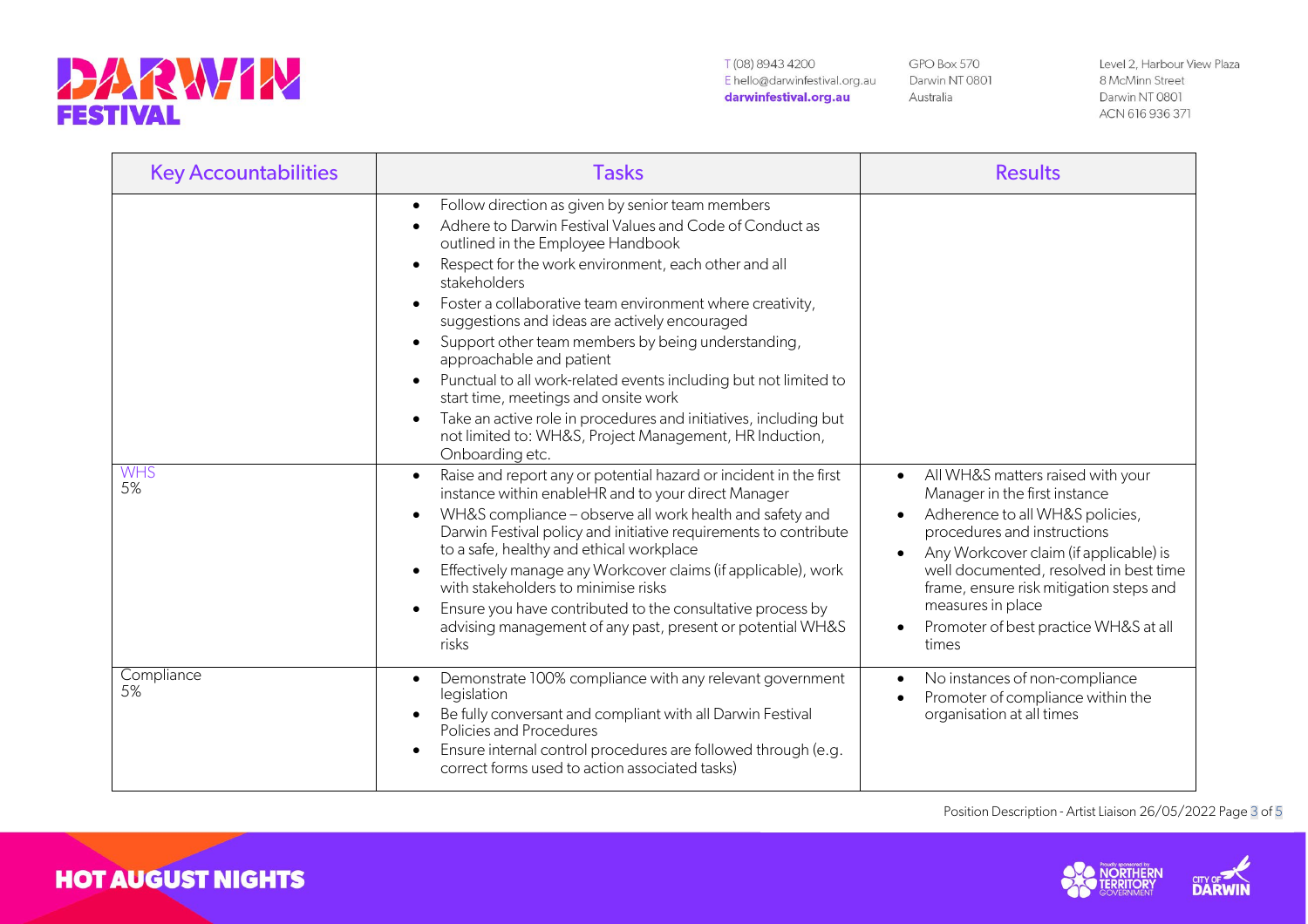

**HOT AUGUST NIGHTS** 

GPO Box 570 Darwin NT 0801 Australia

Level 2, Harbour View Plaza 8 McMinn Street Darwin NT 0801 ACN 616 936 371

### Person Specification

| <b>Experience</b>                                                                                                                                                                                                                                                                                                                                                                                                                                                                                                                                                         | <b>Education</b>                                                                           | <b>Personal Attributes</b>                                                                                                                                                                                                                                                                                                                                                                                                                                                                                                                                                                                                                                                                                                                                                                                                                                                                                                                                         | <b>Alignment with</b><br><b>Organisational Values</b>                                                                                                                                                                                                                                                                                                                                                                                                                                        |
|---------------------------------------------------------------------------------------------------------------------------------------------------------------------------------------------------------------------------------------------------------------------------------------------------------------------------------------------------------------------------------------------------------------------------------------------------------------------------------------------------------------------------------------------------------------------------|--------------------------------------------------------------------------------------------|--------------------------------------------------------------------------------------------------------------------------------------------------------------------------------------------------------------------------------------------------------------------------------------------------------------------------------------------------------------------------------------------------------------------------------------------------------------------------------------------------------------------------------------------------------------------------------------------------------------------------------------------------------------------------------------------------------------------------------------------------------------------------------------------------------------------------------------------------------------------------------------------------------------------------------------------------------------------|----------------------------------------------------------------------------------------------------------------------------------------------------------------------------------------------------------------------------------------------------------------------------------------------------------------------------------------------------------------------------------------------------------------------------------------------------------------------------------------------|
| Demonstrated experience<br>working in a ground transport role<br>and/or a similar role liaising<br>directly with artists and producers<br>Demonstrated high levels of<br>$\bullet$<br>relationship management &<br>customer service - internal and<br>external<br>The ability to be flexible within<br>$\bullet$<br>constantly changing daily<br>schedules<br>Willingness and capacity to work<br>irregular hours<br>Experience of working at festivals<br>$\bullet$<br>and/or events desirable<br>Knowledge of Darwin and the<br>surrounding suburbs highly<br>desirable | Current manual car driver's<br>$\bullet$<br>license with clean driving record<br>essential | Willingness and capacity to work<br>$\bullet$<br>irregular hours - ability to be<br>flexible in work hours during the<br>Festival, when late-night and early<br>morning scheduled transfers<br>required<br>Strong interpersonal skills - ability<br>to deliver customer service<br>excellence to internal and external<br>stakeholders<br>Excellent verbal communication<br>$\bullet$<br>skills and the ability to build a<br>rapport with a range of<br>stakeholders to encourage<br>cooperation and collaboration<br>High level organisational skills<br>$\bullet$<br>Demonstrated capacity to meet<br>$\bullet$<br>deadlines with an ability to work<br>in a systematic way and provide<br>direction to others when<br>necessary<br>Capacity to work as part of a small<br>$\bullet$<br>busy team under pressure, with a<br>positive, collaborative, respectful<br>and inclusive attitude.<br>Ability to problem solve<br>effectively<br>Strong work ethic<br>٠ | We ensure a safe and healthy<br>workplace for all<br>We believe in honesty and acting<br>with care, diligence and integrity<br>in everything we do<br>Foster a culture of mutual respect<br>with the proper regard for the<br>rights and dignity of others<br>We strive for compliance and<br>$\bullet$<br>continuous improvement daily<br>teamwork - we enjoy our work<br>and work collectively to achieve<br>goals<br>We are accountable for our<br>actions, performance and<br>behaviours |

Position Description - Artist Liaison 26/05/2022 Page 4 of 5